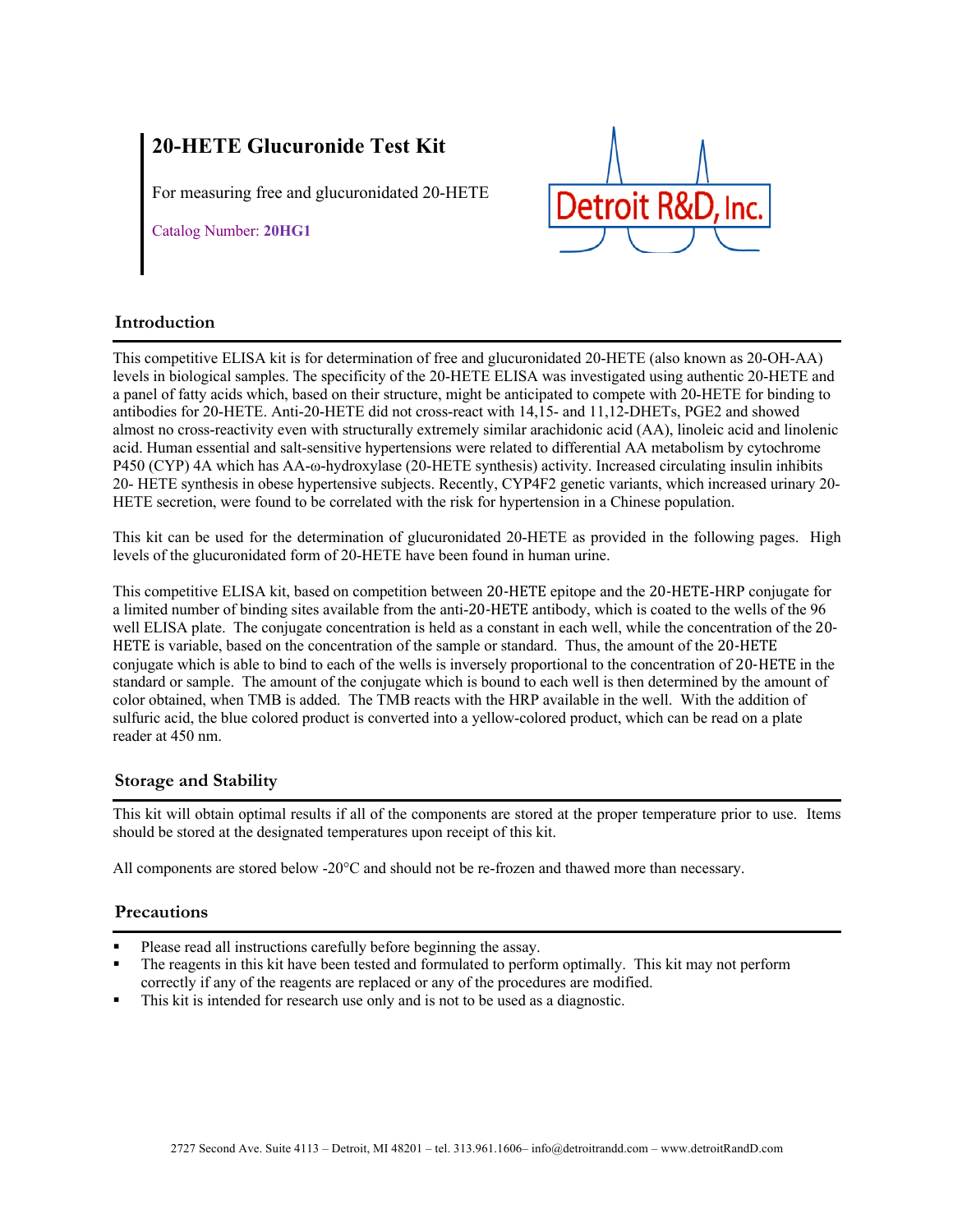| Part<br>Number | Item                                           | Description                                                                | Quantity |
|----------------|------------------------------------------------|----------------------------------------------------------------------------|----------|
|                | 20-HETE ELISA Plate                            | Solid 96-well plate coated with anti-20-HETE antibody in<br>each well      |          |
| 2              | 20-HETE Standard<br>$(2 \mu L)$<br>20-HETE-HRP | Stock standard at a concentration of 1 mg/mL                               |          |
| 3              | Conjugates<br>$(12 \mu L)$                     | 1000 X concentrated solution                                               |          |
| 4              | Sample Dilution Buffer<br>$(25 \text{ mL})$    | 10 X solution of Tris-buffered saline with preservatives                   |          |
| 5              | <b>HRP</b> Buffer<br>$(15 \text{ mL})$         | 1 X solution of Tris-buffered saline with preservatives                    |          |
| 6              | Wash Buffer Solution<br>$(25 \text{ mL})$      | 10 X solution of Tris-buffered saline with detergents and<br>preservatives |          |
| 7              | <b>TMB</b> Substrate<br>$(22 \text{ mL})$      | A solution of TMB (tetra methyl benzadine)                                 |          |
| 8              | Beta-Glucuronidase<br>enzyme                   | 8 mg solid                                                                 |          |

# **Materials Provided**

# **Additional Required Materials (Not Provided)**

- Plate reader with a 450 nm filter
- An 8-channel adjustable pipetter and an adjustable pipetter
- Storage bottles
- Costar<sup>®</sup> cluster tubes (1.2 mL) and microcentrifuge tubes
- Deionized water
- 2 N Sulfuric Acid

# **Procedural Notes**

- Remove all of the reagents required, including the TMB, and allow them to equilibrate to room temperature before proceeding with the assay.
- It is necessary to thoroughly mix the concentrated buffer solutions.

# **Sample Preparations**

## **20-HETE measurement in urine.**

- 1. Extraction using ethyl acetate is not necessary to measure free 20-HETE and the net glucuronidated 20-HETE. It is recommended that the urine sample be diluted 4-fold with 1X sample dilution buffer.
- 2. To measure net glucuronidated level of 20-HETE, it is necessary to treat the urine sample with the enzyme beta-glucuronidase (see protocol below).
- 3. When calculating the concentration of 20-HETE consider any dilution factors used.

# **Free and Glucuronidated 20-HETE Measurement (no extraction method)**

## **Materials**

1. Dissolve 8 mg of  $\beta$ -glucuronidase (provided) in 8 mL of 1 M citric acid, adjust to pH 5.5. (400 U/mL).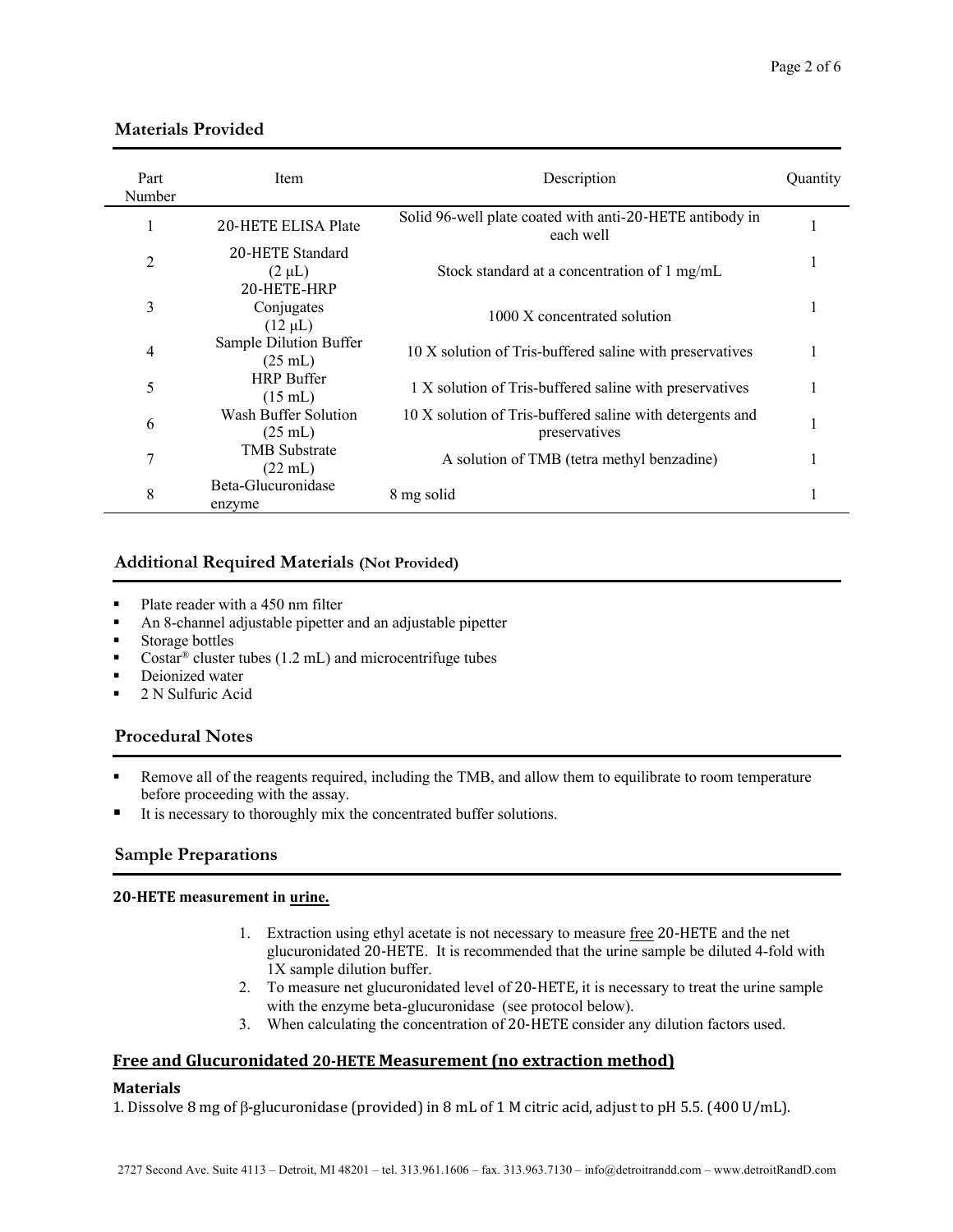### **Protocol**

**A.** Measurement of free 20-HETE: Dilute urine 4-fold with 1X Sample Dilution Buffer and apply to ELISA plate (100  $\mu$ L/well). A 4X dilution is recommended although other dilution factors may be tried, too.

### **B.** Measurement of glucuronidated 20-HETE

This method is for determining the level of glucuronidated 20-HETE in urine after digestion of the molecule with glucuronidase. Subtract the level of the molecule in the sample without glucuronidase from the levels in the sample with glucuronidase after complete digestion (usually 3 hrs) to obtain the level of glucuronidated molecule. By then adding the values obtained in parts A and B, one has a measure of total 20-HETE in the urine sample.

## **B-Glucuronidase digestion**

- 1. Dilute 1 mL of urine 4-fold with 1X Sample Dilution Buffer.
- 2. Divide into two 2 mL aliquots.
- 3. To one 2 mL aliquot, add 0.5 mL of the  $\beta$ -glucuronidase solution, pH 5.5 (pH < 6.0).
- 4. To the other 2 mL aliquot of urine, add 0.5 mL of 1 M citric acid buffer, pH 5.5.
- 5. Incubate both aliquots at  $37°C$  for 3 hours.
- 6. Follow the instructions for the ELISA kit (see below). Make sure that all dilution factors are accounted for in calculating the amounts of free and glucuronidated 20-HETE.
- 7. To calculate the amount of glucuronidated 20-HETE, subtract no-enzyme value from the with enzyme value.
- 8. To calculate total amount of 20-HETE in the sample, add the value obtained in Step 7 to the amount of free 20-HETE in Part A.

#### **Assay Preparations**

The solid 96-well plate and TMB solution are provided ready to use. The preparations of other assay reagents are detailed below.

**Wash Buffer**: Mix the solution with a stir bar, applying low heat until a clear colorless solution is obtained. Dilute the entire contents of the Wash Buffer Concentrate (25 mL) with 225 mL of deionized water to yield a final volume of 250 mL of 1 X Wash Buffer. This can then be refrigerated for the entire life of the kit.

**HRP Conjugate**: Dilute 1 vial of the 20-HETE-HRP conjugate (0.012 mL) with 12.00 mL of 1 X HRP buffer. One vial makes enough conjugate for one plate. The conjugate must be used the same day and should not be stored for later use.

**Standards**: Label 5 microtubes as Standard 1 through Standard 5. Dilute the entire contents of Sample Dilution Stock buffer (25 mL) with 225 mL deionized water to yield a final volume of 250 mL of 1 X Sample Dilution Buffer. Add 0.9 mL of the Sample Dilution Buffer to the microtubes for Standards 1 to 5. Spin down the enclosed 20-HETE standard vial (2 μL, filled with inert gas) and add 1.998 mL of Sample Dilution Buffer to obtain 2 mL of solution. Label this Standard 6. Add 0.1 mL of the Standard 6 to the microtube labeled Standard 5 and mix thoroughly. Next, add 0.1 mL of Standard 5 into the microtube labeled Standard 4 and mix thoroughly. Continue to serially dilute the standards using 1:10 dilutions for the remaining standards.

**Samples**: Samples can be directly diluted into the 1 X Sample Dilution Buffer if it is in solution. For extracted and dried samples, it is recommended to dissolve the dried-up samples with a minimal amount of ethanol of N, Ndimethyl-formanmide (DMF, 10 μL to 20 μL) and vortex well. Before ELISA assay, add 100 μL of 1 X Sample Dilution Buffer to make the stock sample solution ready for quantification with ELISA. The stock sample solution can be further diluted to a proper range of concentration for ELISA test.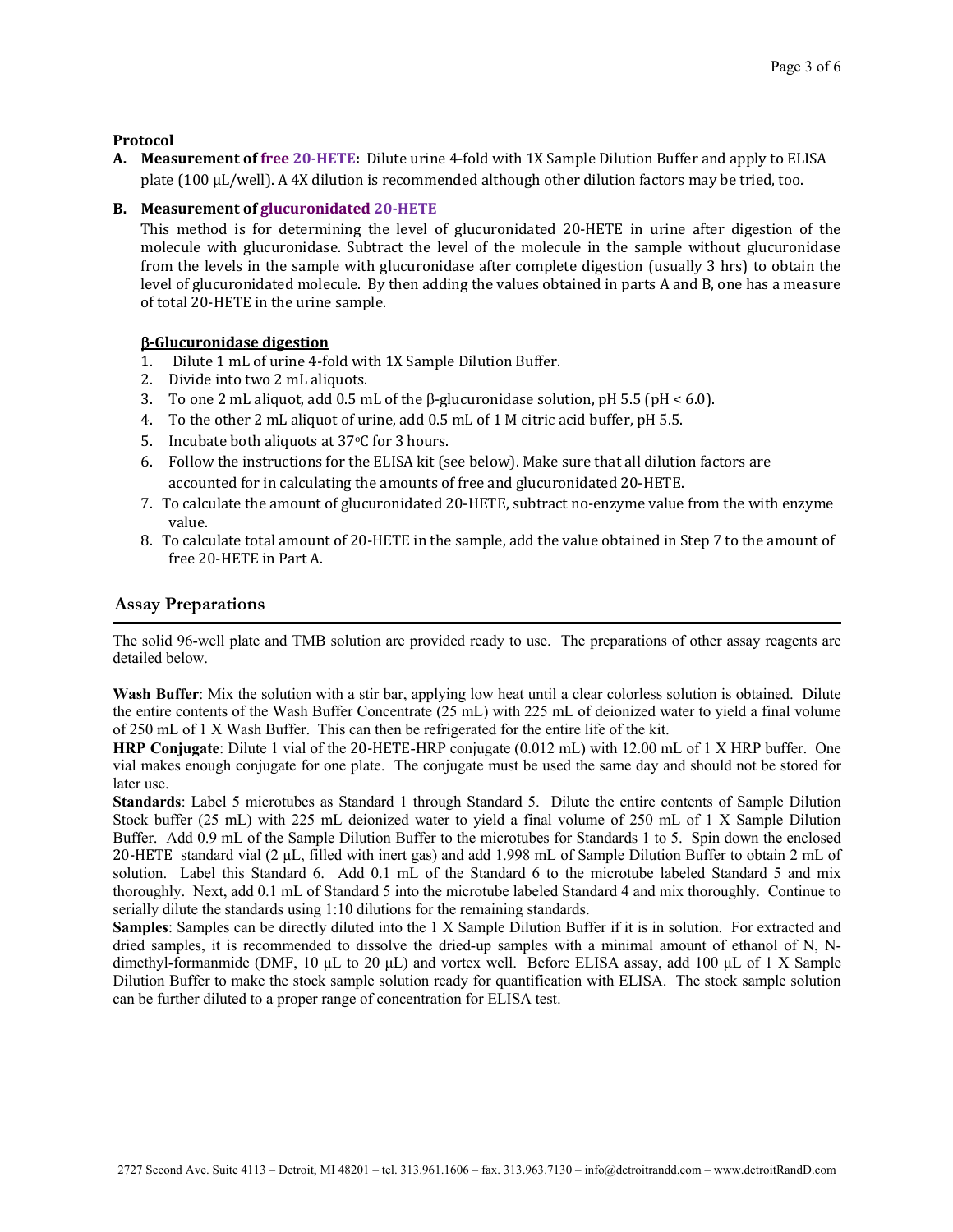## **Performing the Assay**

**Plate Setup**: Each plate must contain a minimum of three blank wells (B<sub>L</sub>), three maximum binding wells (B<sub>O</sub>), and a six point standard curve  $(S_1-S_6)$ . Each sample should be assayed in triplicate. A suggested plate format is shown below:



|         | Standards Final Concentration (pg/mL) | Add Sample Dilution Buffer (mL) | <b>Serial Dilutions Procedure</b> |
|---------|---------------------------------------|---------------------------------|-----------------------------------|
| No. $6$ | 1,000,000                             | 1.998                           | $2 \mu L$ of stock solution.      |
| No. 5   | 100,000                               | 0.9                             | Add $0.1$ mL of No. 6             |
| No. 4   | 10,000                                | 0.9                             | Add $0.1$ mL of No. 5             |
| No. 3   | 1,000                                 | 0.9                             | Add $0.1$ mL of No. 4             |
| No. 2   | 100                                   | 0.9                             | Add $0.1$ mL of No. 3             |
| No. 1   | 10                                    | 0.9                             | Add $0.1$ mL of No. 2             |

#### **Assay Procedure**

- **Step 1**: Load 200 microliters of Sample Dilution Buffer into the blank (BL) wells and 100 microliters of Sample Dilution Buffer into the maximum binding (B<sub>O</sub>) wells.
- **Step 2**: Load 100 microliters of each of the standards into the appropriate wells.
- **Step 3**: Load 100 microliters of each of the samples into the appropriate wells.
- **Step 4**: Load 100 microliters of the diluted 20-HETE-HRP conjugate in the Bo wells, the standard wells, and the sample wells. Do NOT add HRP conjugate into the  $B_L$  wells.
- **Step 5**: Incubate the plate at room temperature for two hours.
- **Step 6**: Wash the plate three times with 400 microliters of the diluted Wash Buffer per well.
- **Step 7**: After the last of the three wash cycles pat the plate dry onto some paper toweling.

**Step 8**: Add 200 microliters of the TMB substrate to all of the wells (including BL wells).

**Step 9**: Incubate the plate at room temperature for 15-30 minutes.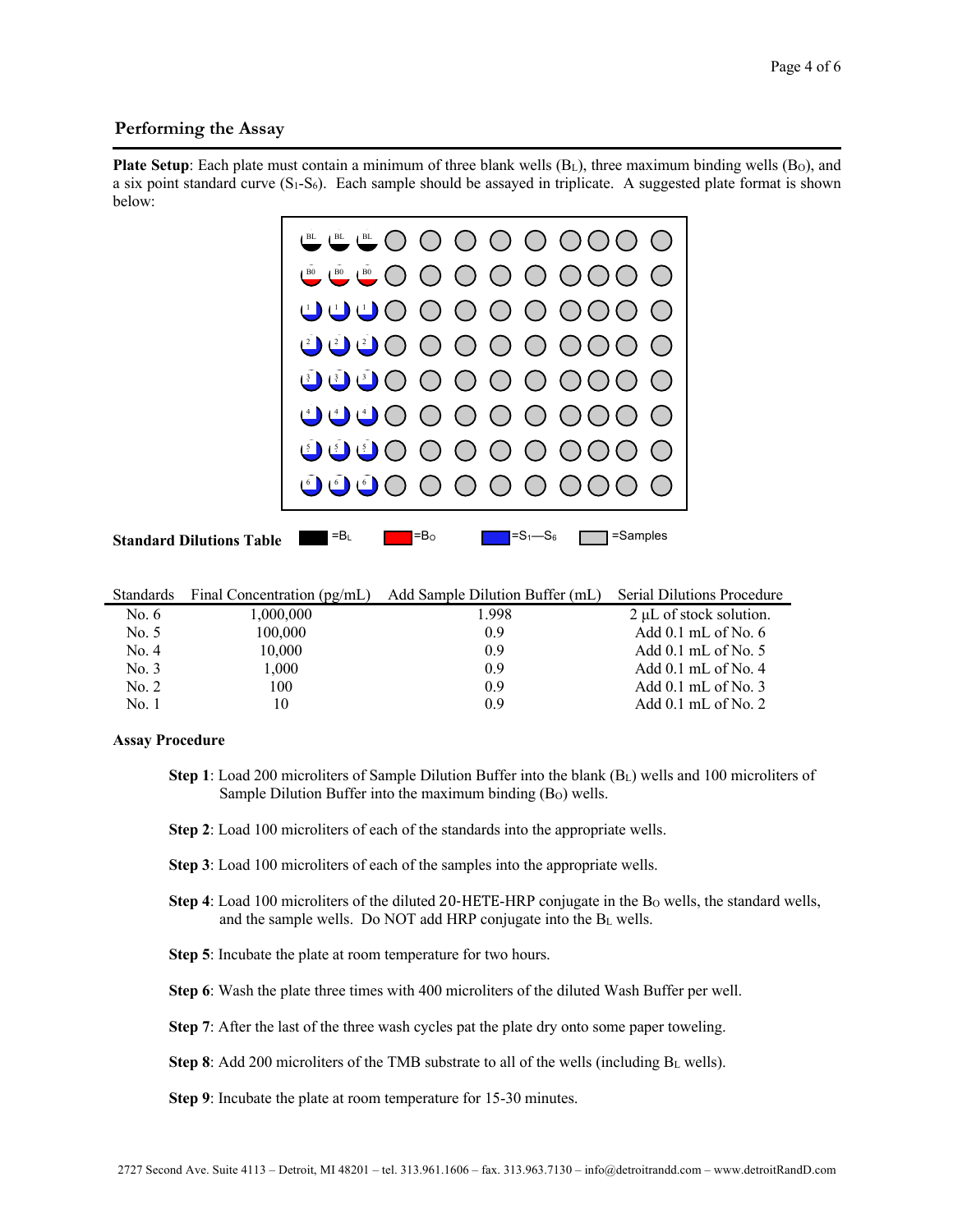**Step 10**: Add 50 micoliters of 2 N sulfuric acid to all of the wells.

**Step 11**: Read the plate at 450 nm.

## **Calculating the Results**

Most plate readers provide data reduction software that can be used to plot the standard curve and determine the sample concentrations. If your plate reader does not have this option, then a data reduction program can be used (4 parameter of log-log curve fit).

If you do not have these options, the results can be obtained manually as follows:

- 1. Average the absorbance readings from the blanks and subtract that value from each well of the plate to obtain the corrected readings. (Note: Some plate readers do this automatically. Consult the user manual of your plate reader.)
- 2. Average the corrected absorbance readings from the B<sub>O</sub> wells. This is your maximum binding.
- 3. Calculate the %B/BO for Standard 1 by averaging the corrected absorbance of the two S1 wells, divide the average by the maximum binding, then multiply by 100. Repeat this formula for the remaining standards.
- 4. Plot the %B/BO versus the concentration of 20-HETE from the standards using semi-log paper.
- 5. Calculate the %B/BO for the samples and determine the concentrations, utilizing the standard curve.
- 6. Multiply the concentrations obtained for each of the samples by their corresponding dilution factor.

# **Troubleshooting** l

#### **No color present in standard wells.**

- The HRP conjugate was not added. Redo the assay and add the conjugate at the proper step.
- § The HRP conjugate was not incubated for the proper time. Redo the assay and incubate for the proper time.

#### **No color in any wells, including the TA wells.**

- The TMB substrate was not added. Add substrate.
- The TMB substrate was not incubated for the proper time. Continue incubation until desired color is reached.

#### **The color is faint.**

- One or all of the incubation times were cut short. Redo the assay with the proper incubation times.
- The TMB substrate was not warmed up to room temperature. Redo the assay making sure all reagents are at room temperature.
- **•** The lab is too cold. Be sure the lab temperature is between  $21-27^{\circ}C$  and redo the assay.

#### **The background color is very high.**

■ The TMB substrate has been contaminated. Redo the assay with a fresh bottle of substrate.

#### **Scattered O.D. obtained from the sample.**

■ Redo assay using an 8-channel pipetman making sure that 8 channels are equal volume while loading.

## **Warranty**

Detroit R&D, Inc., makes no warranty of any kind expressed, or implied, including, but not limited to the warranties of fitness for a particular purpose and merchantability.